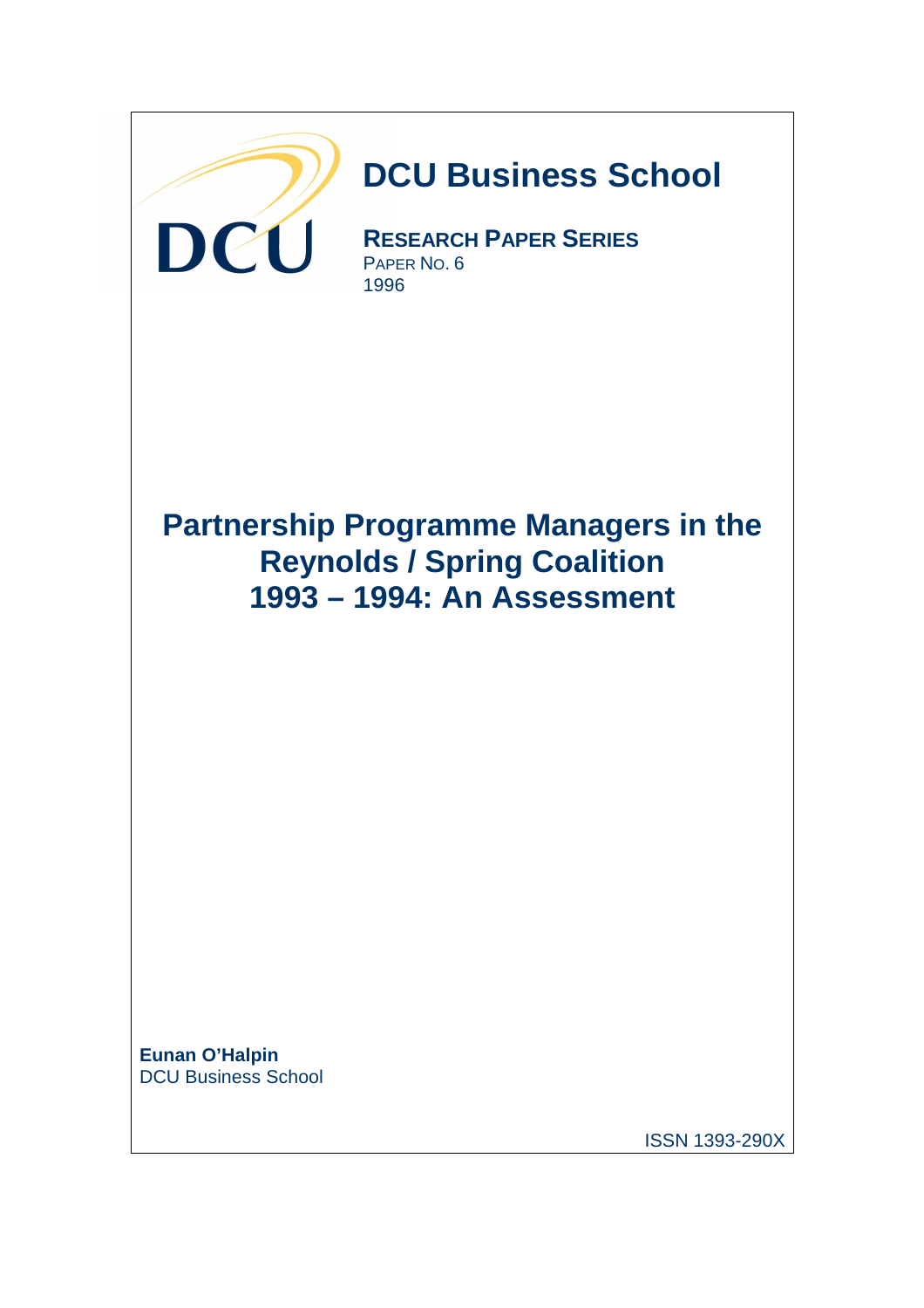# **PARTNERSHIP PROGRAMME MANAGERS IN THE REYNOLDS / SPRING COALITION 1993-94: AN ASSESSMENT**

#### **INTRODUCTION**

The Fianna Fail/Labour (Reynolds/Spring) coalition government which took office in January 1993 will be remembered principally for two things. The first is the developments in Anglo-Irish relations and in politics within Northern Ireland which culminated in the paramilitary ceasefires of August and October 1994. The second is the bizarre way in which that coalition finally disintegrated amidst indescribable confusion and recriminations.

This paper, however, concentrates on one of the less dramatic innovations in the practice of Irish government seen during the Reynolds/Spring coalition, the creation of a new class of public official, the partnership programme manager. Together with ministerial special advisers, who in one guise or another have been features of the administrative landscape for more than twenty years, programme managers constitute a new force in Irish government, operating along the blurred borders between politics and administration. Some see the new combination of advisers and managers as the precursors of a full blown ministerial cabinet system along European lines, others as an ad hoc expedient of relevance only while coalition governments are in power. This paper reviews the evidence on the innovation to date, and suggests further developments which may flow from it.

There is considerable disagreement about aspects of the performance of the first cadre of programme managers. These differences follow obvious fault lines, between those who regard such posts as appropriate for civil servants, and those who maintain that the Reynolds/Spring coalition demonstrated the superiority of political imports over career officials for that kind of work. The division of opinion corresponds to professional rather than to party political demarcations: career civil servants who worked as programme managers in 1993/4 are ranged against the political imports, all of whom were Labour appointments with the exception of Liam Cahill, who was selected by David Andrews of Fianna Fail. It is scarcely a coincidence that it is Cahill, who plainly feels that Labour programme managers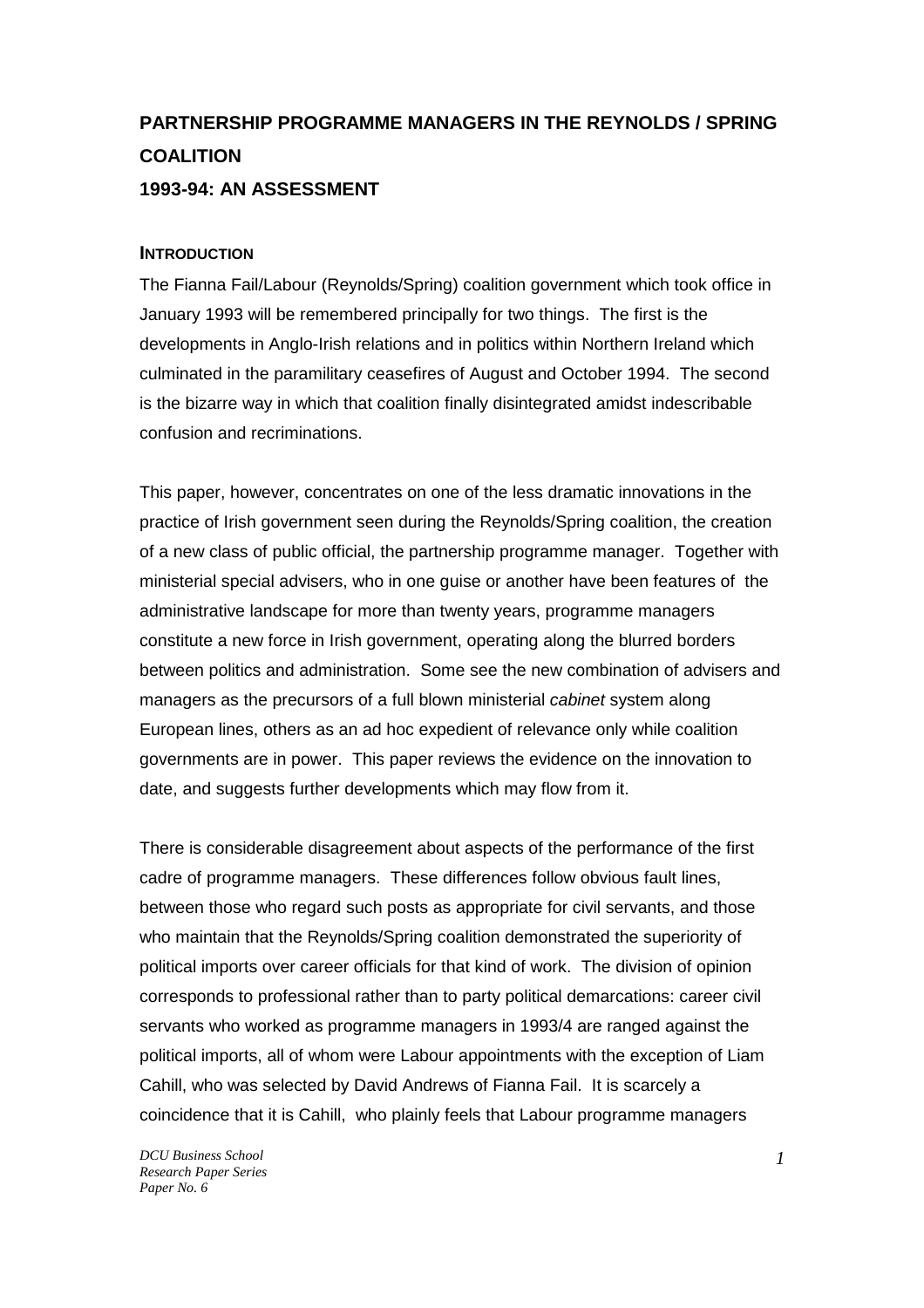were more effective precisely because of their avowedly political objectives, who has done most to publicise the view that career officials were inherently unsuitable for the job (Cahill, 1994; Morgan, 1995).

Both factions describe programme managers as providing a new edge to the clarification and agreement of policy and to its embodiment in legislation. However, it has also been said that, through judicious selection and organisation of its programme managers, the Labour Party benefitted disproportionately during its coalition with Fianna Fail because the political people from outside the civil service supposedly outsmarted the more cautious career officials on whom most Fianna Fail ministers relied. Sean Duignan, himself a temporary import into government as Taoiseach Albert Reynold's press secretary, has written that Labour 'completely outmanoeuvred Fianna Fail at programme manager level, particularly when it came to the allocation of Euro[pean] structural and cohesion funds' (Duignan, 1995, 89). This claim seems to have gained considerable currency in political circles, in part perhaps because some Labour programme managers were disposed to court the media in a fashion quite alien to career civil servants. One former Fianna Fail member of the Reynolds/Spring coalition, Charlie McCreevy TD, has argued coherently against 'the mantra "it is only programme managers from outside the public service who are of any use ..."', and he has been at pains to defend the civil service generally against 'easy jibes and popular headlines' (McCreevey, 1995, A and B). Career civil servants acknowledge Labour's policy successes in the Reynolds/Spring coalition, but attribute this not to failings at the programme manager level but to the fact that the Labour leadership entered office with a more coherent set of policy aims, and a clearer view of how to obtain these, than did their Fianna Fail partners, conditioned by three years of coalition with the P[rogressive] D[emocrat]s to regard policy positions as bargaining chips in the game of coalition formation rather than as inalienable principles (private information). Fianna Fail's sheer familiarity with and confidence in the civil service was, they argue, probably also a factor in the party's attitude towards Labour's innovation (O'Halpin, 1993, p. 197; private information). Whether or not it is actually true that the political appointees outmanoeuvred their civil service analogues in the programme managers group, it was probably crucial to Labour that such a claim gained general currency in order to help to legitimate the party's alliance with the old Fianna Fail enemy. Only if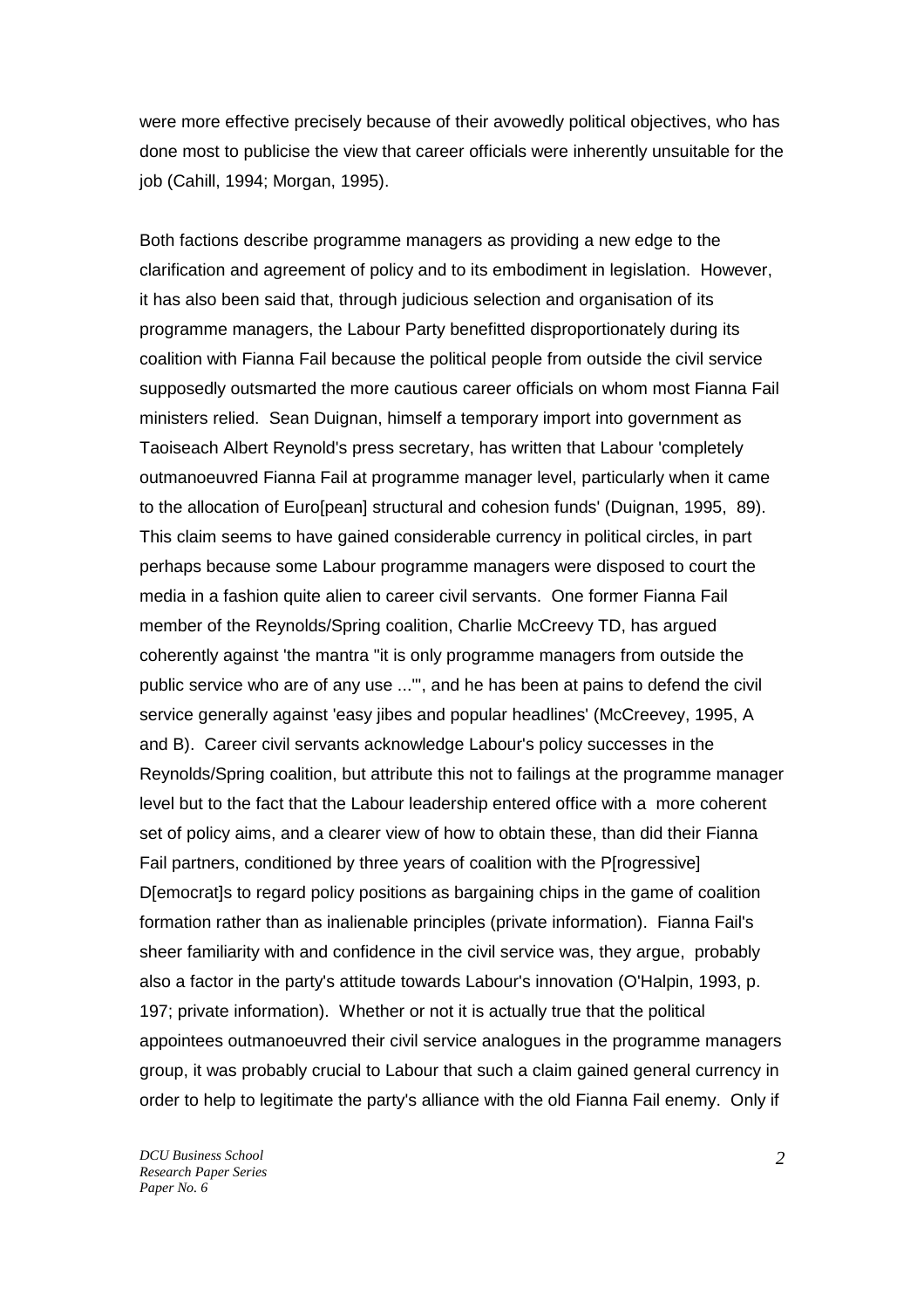Labour could portray itself as having an arm lock on Fianna Fail, as the PDs had contrived to do during their coalition with Fianna Fail between 1989 and 1992, would the leadership be able to contain anti-coalitionist sentiment within the party. Furthermore, it was imperative that Labour obtain 'dramatic policy successes' if it was to have any hope of avoiding the heavy electoral reverses which have usually afflicted the smaller parties after participating in Irish coalition governments (Mitchell, 1993, p. 117). It was also important for Labour's political appointees that their achievements be publicly known, in order to counteract the charge against them aired by some Labour backbench TD that they wielded 'disproportionate power' as the Tanaiste's 'non-elected kitchen cabinet' (Duignan, 1995, p. 133).

Irrespective of the merits of the issue, events since the formation of the present Bruton/Spring/de Rossa coalition demonstrate that the political imports have won the practical argument about programme managers hands down - it is said that an incoming Fine Gael minister who had initially selected a civil servant to be his programme manager was then upbraided by his party colleagues and forced to reverse his decision (private information). Some observers claim that Fine Gael, a number of whose ministers, advisers and programme managers had no personal experience of government prior to December 1994, consequently suffered through inexperience in their first months in office. This criticism, however, cannot be made of the Taoiseach's appointment as his special adviser and programme manager of Mr Sean Donlon, whose unexpected resignation as secretary of the Department of Foreign Affairs in January 1987 had surprised everyone (O'Halpin, 1991, p. 293). Only one member of the current Bruton government, Democratic Left's sole cabinet representative Prionsias de Rossa, employs a civil servant as a programme manager, and that may be explained partly by the fact that it is the first time that the party has played a part in any government. In the course of 1995 he has, furthermore, also assembled a publicly funded 'research unit to provide me with advice and analysis on policy proposals which arise on the general Government agenda outside my Department'. This unit of three full-time and two part-time staff evidently reflects Mr de Rossa's determination not to lose sight of broad policy issues while coping with his own demanding departmental portfolio (Carroll, 1995).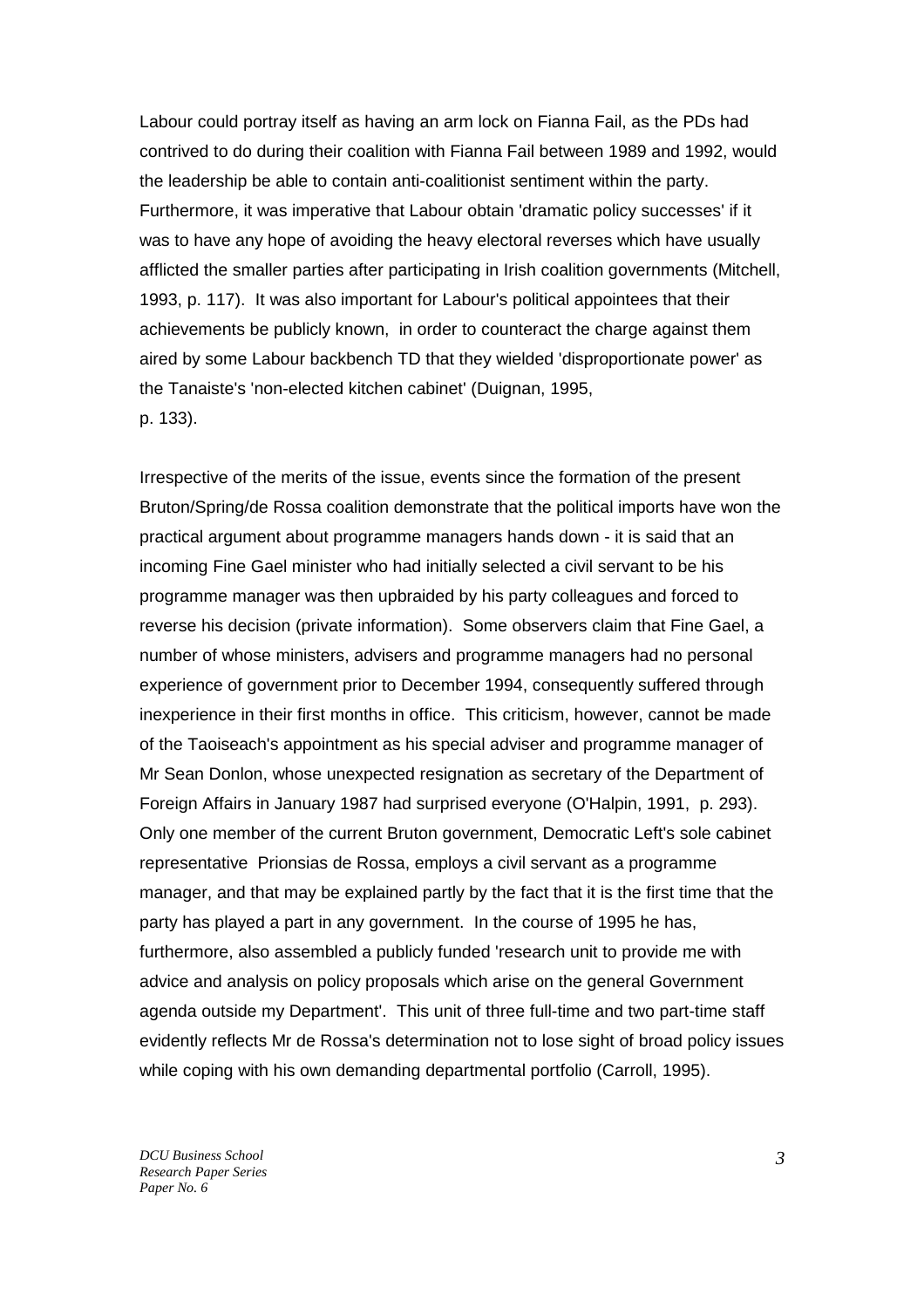#### **THE ORIGINS OF THE PROGRAMME MANAGER SYSTEM**

The programme manager system had its genesis in the facts of Irish electoral life, rather than in the tortuous history of mainstream civil service reform over the last three decades (Dunne, 1989; Kelly, 1993; O'Halpin, 1991; Stapleton, 1991). It represents a response by Labour to the changing nature of government formation brough about by the erosion of Fianna Fail's core electoral support since 1981, which culminated in Charles Haughey's acceptance of coalition with the PDs after the 1989 general election. That development changed the terms of coalition politics. From being simply devices by which the Fianna Fail devil might be excluded from power for a time, coalitions have become the expected form of government, since 1989 twice accommodating Fianna Fail, and currently keeping that party from office.

The possibilities thrown up by the marked shifts in party electoral fortunes discernible since the early 1980s presented particular challenges for the smaller parties in the Oireachtas. The PDs' alliance with Mr Haughey's Fianna Fail in 1989 proved surprisingly long lived. In fact the PDs outlasted Mr Haughey in government, only quitting office when the attitude of his successor Albert Reynolds made it impossible to remain. An avowedly policy driven party, the PDs appeared to wield a major influence in government. Whether this was due to some unexpected interparty chemistry, to convergence on many policy issues, to Mr Haughey's evident personal commitment to appeasing Mr O'Malley and his PD colleagues at every turn, or to a combination of these factors, remains a matter for debate ( Mitchell, 1993, pp. 111- 12). But it is clear that in terms of policy the PDs saw themselves as relatively successful while in coalition with Fianna Fail, at least until Mr Reynolds succeeded Mr Haughey as Taoiseach in February 1992, even without programme managers or any comparable co-ordinating mechanism to help them. Why, then, did Labour insist on such a system from the outset? The answer presumably lies in the party's unhappy experience in the Cosgrave coalition from 1973 to 1977 and in the FitzGerald coalitions of 1981-2 and of 1983-7. Those governments were put together with the straightforward aim of excluding Fianna Fail from office. Policy was secondary to this goal. Although the FitzGerald coalitions did agree some policy aspirations, in practice these were watered down or largely forgotten in the rush of day to day business. In that era Labour ministers received little or no policy support from their party headquarters, and most of them were too preoccupied with securing

*DCU Business School Research Paper Series Paper No. 6* 

*4*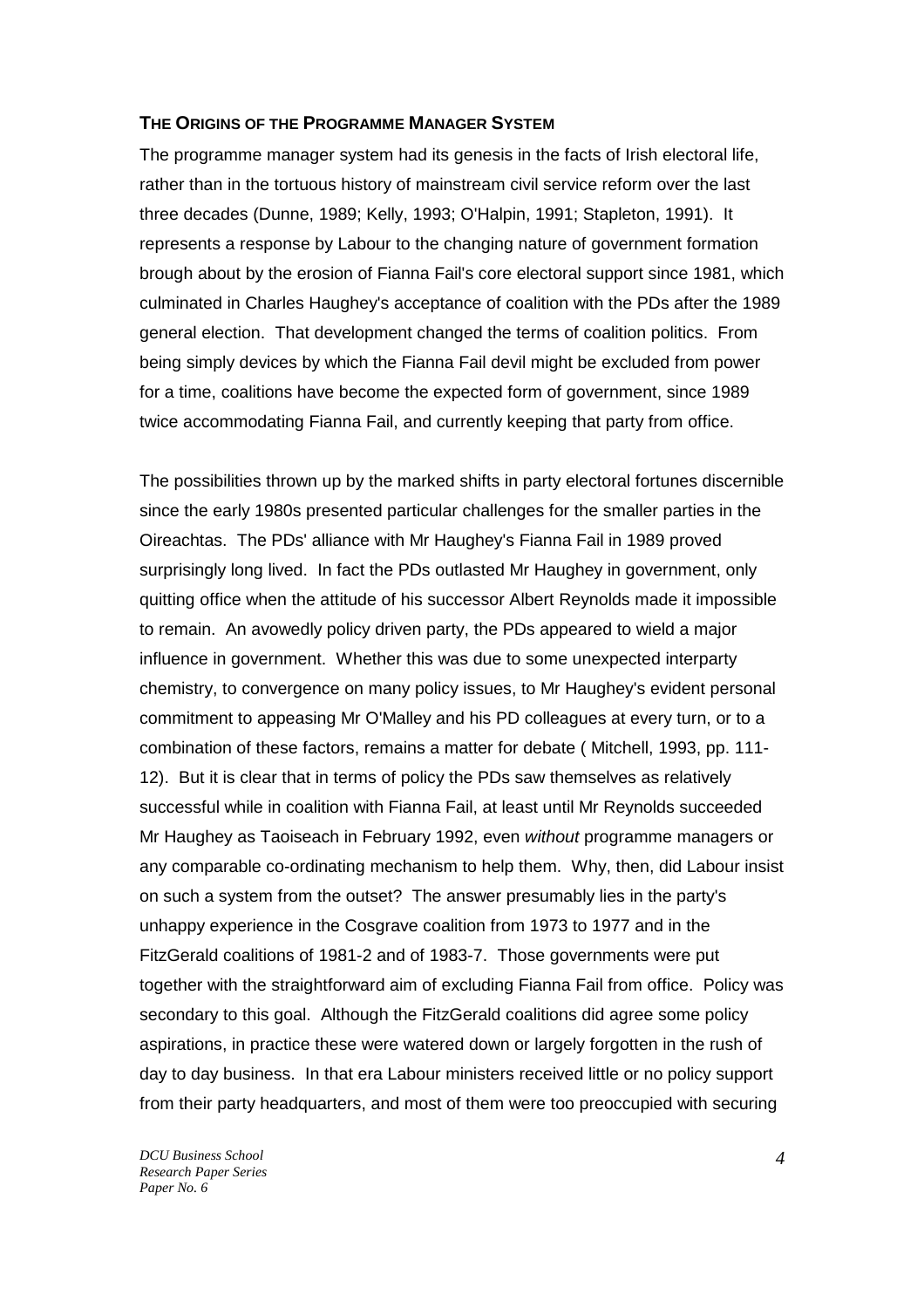a fair crack of the whip for their own departments to look at wider issues. Labour ministers in the FitzGerald coalitions did follow the practice of appointing special advisers, but these generally provided essentially political advice and did not become involved in any executive roles within departments. In practice they operated mainly as ministerial confidantes.

In December 1992 the Labour leadership did not wish to be sucked into a Fianna Fail dominated coalition without a well articulated programme for action and a mechanism for securing its implementation. Such a mechanism would, it was hoped, enable the party to maximise its strength in a coalition and to exercise influence across a range of issues, including those where Labour ministers had no direct responsibility but on which the party itself had some views or definite policy position. (In this connection we may speculate that Labour probably drew lessons from the manner in which Mrs Mary Robinson had quite deliberately recast the presidential secretariat and had appointed a special adviser from outside the civil service, before embarking on what amounted almost to a constitutional revolution in the role of the presidency). What Fianna Fail negotiators found themselves dealing with in the wake of the 1992 general election was not simply a potential junior partner seeking a certain number of cabinet seats and prestigious portfolios for its senior figures, but a policy focussed Labour Party with definite aims across the spectrum of government. Labour intended to do more than insist on a comprehensive programme for government. It also wanted an agreed means of ensuring that all policy proposals outlined in any prenuptial agreement with Fianna Fail would be subject to informed and detailed tracking, fine-tuning and review by trusted officials, the partnership programme managers, whose responsibility would be to each minister personally rather than to his or her department. In this conception of things, programme managers had a political role in the sense that they would be expected to ensure that the government kept to the policy promises made in the negotiations leading to its formation. However, the skills required for the job were primarily managerial or administrative, rather than the qualities of political judgement and policy expertise which special advisers would be expected to bring to their work (Scally, 1995). The programme managers would ensure that old-style coalitions would be succeeded by a genuine interparty partnership where both parties would make it their business to deliver on their agreed programme. To do this, however, they would still need to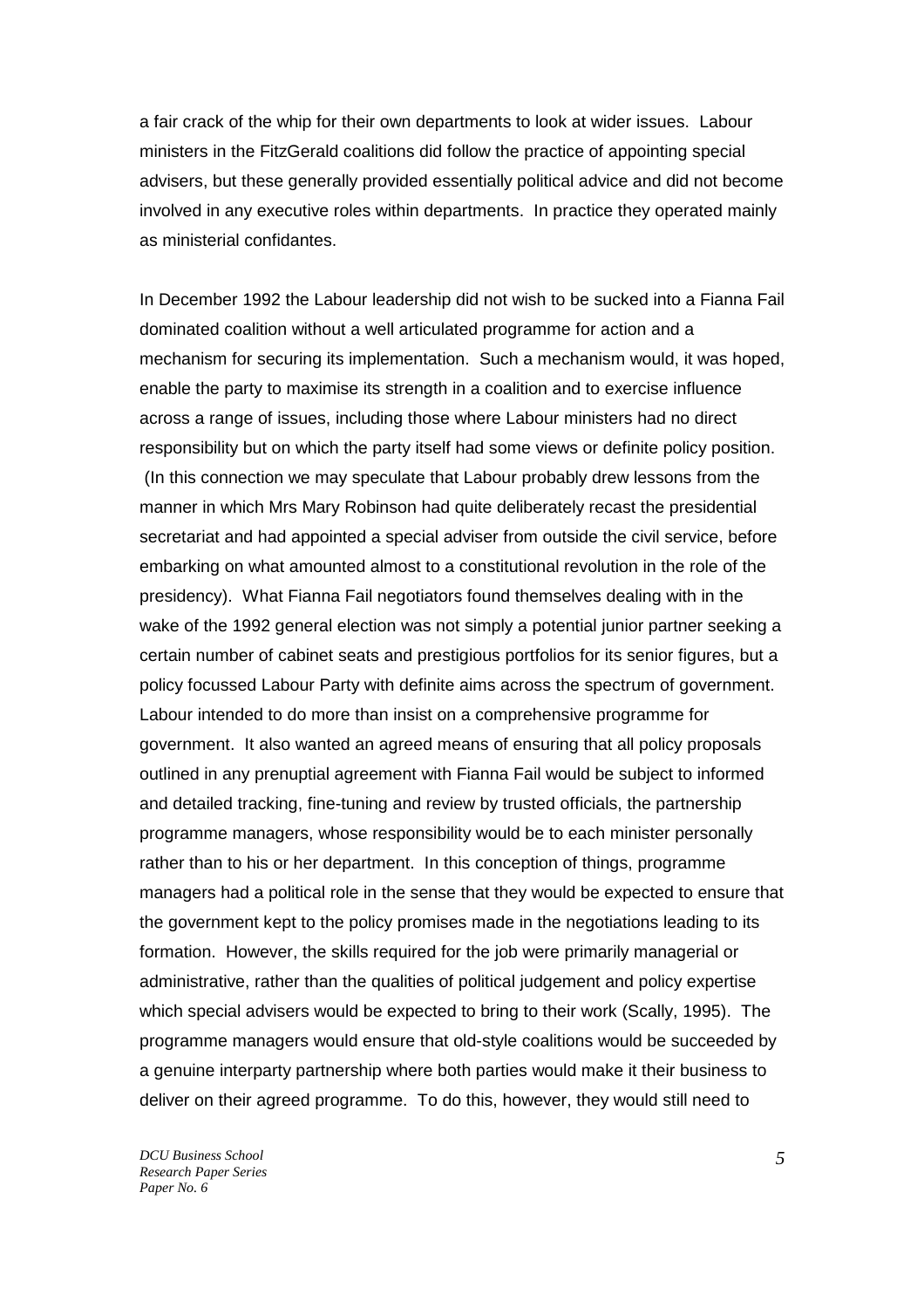know the political minds of and have the confidence of their ministers. Judging by the appointments which Labour made, that party thought this an impossible job for career civil servants to fill effectively. The programme managers chosen by Labour ministers came from a variety of employment backgrounds in both the public and the private sectors - for example, the Tanaiste's programme manager Greg Sparks was a practising chartered accountant - but all were personally identified with the Labour party.

Fianna Fail adopted a different approach. Perhaps because they were so accustomed to government, its leaders evinced little interest in the problem of how to improve policy co-ordination in a coalition. They apparently saw the programme manager scheme largely as a device by which Labour could support a few more party functionaries and trusted advisers out of the public purse while in coalition. This may in turn have influenced their decision to rely almost exclusively on mainstream civil servants to fill the new positions, in undeclared contrast to Labour's apparent rush to put its party faithful on to the public payroll. The programme managers appointed by Fianna Fail ministers were, with one exception, not party backroom boys or political sympathisers with particular managerial or presentational skills, but career civil servants with extensive experience in ministerial private offices: the Taoiseach Mr Reynolds set the tone by appointing as his programme manager Donagh Morgan, who had been private secretary to three Taoisigh in succession. In March 1993 Mr Reynolds told the Dail that programme managers would be 'responsible within their Departments for ensuring progress on matters arising from the Partnership Programme for Government as it relates to their Department', in effect a statement of the conventional civil service view of their appropriate functions (quoted in Morgan, 1995). Although some officials had reservations about political imports into departments, mainly on grounds of the possible politicisation of administration, many senior civil servants quickly came to see the programme manager innovation as a good means of providing an effective co-ordinating mechanism at an appropriate level between departments (private information). This had been regarded as desirable ever since the publication of the Devlin report in 1969, while the Association of Higher Civil Servants had highlighted the need for 'much greater cross-department co-ordination of the Government Programme' in 1992 (Morgan, 1995). So long as they were competent at their job, and once it was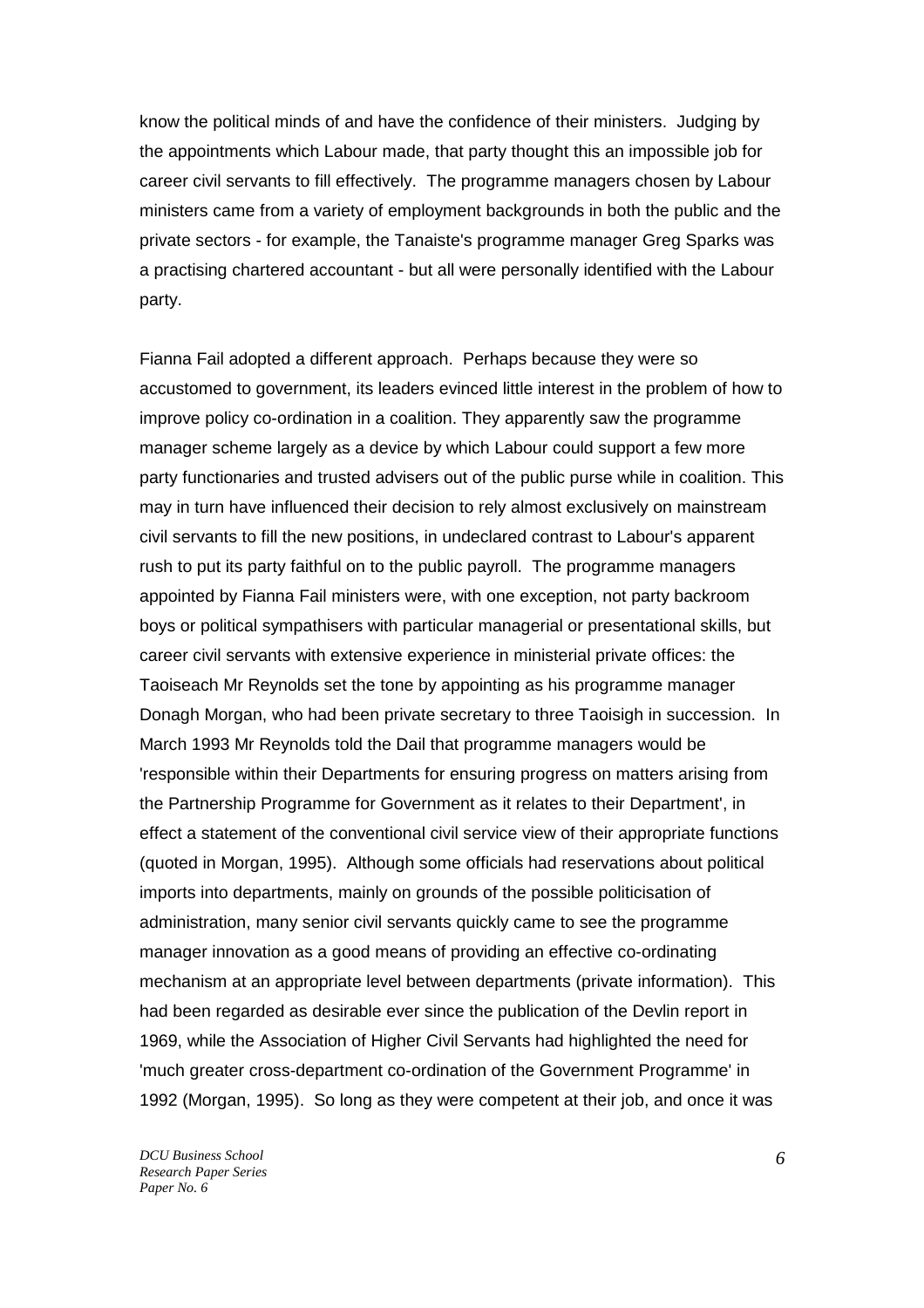clear that they would leave office with the ministers who had appointed them, the political backgrounds of those programme managers appointed from outside the public service came to be seen less as a drawback than as a potential asset because they were 'on first name terms with their ministers' and could therefore deliver on matters agreed at programme manager level (private information; Morgan, 1995). The fact that, unusually for the public service, the rates of pay for the job varied from one programme manager to another - the government fixed the salary at not more than the maximum of the Principal Officer, Higher Scale - seems not to have been the source of any resentment or friction.<sup>1</sup>

## **THE SYSTEM IN OPERATION**

The programme manager system has now been in operation for almost three years. Its proponents, both civil servants and imports, remain sharply divided on some aspects of its workings. For example, civil servant programme managers during the Reynolds/Spring coalition saw it as no part of their function to deal with the press, whereas some Labour programme managers consciously used the media. Furthermore, Labour programme managers met weekly as a group with Labour officials and with some of the party's backbench TDs to review the progress of the party's agenda in government; by contrast civil servant programme managers, all of whom served Fianna Fail ministers, did not meet as a group to consider whether Fianna Fail's policy aims were being achieved. This was a crucial distinction: no career civil servant would be comfortable in such a forum. For this they were reproved by Liam Cahill, the only Fianna Fail political import to work as a programme manager (Cahill, 1994). On the other hand, civil servant programme managers have argued that as private secretaries to ministers they had had years of experience of the political nuances of policy, and were consequently well able to understand the party political as well as the administrative agendas of the ministers whom they served (private information). They also maintained that some Labour programme managers took time to find their feet because they had no previous inside knowledge of how government functioned, and that as a group the Labour appointees, both

 $\overline{a}$ 

<sup>&</sup>lt;sup>1</sup> Civil servants were paid by reference to their existing rank. Political appointees were paid at a rate individually agreed with the Department of Finance, usually by reference to an assistant principal or principal officer salary scale.

Mr Sean Donlon, who left a senior position in industry to become Mr Bruton's programme manager and special adviser, receives the salary of the secretary of a government department.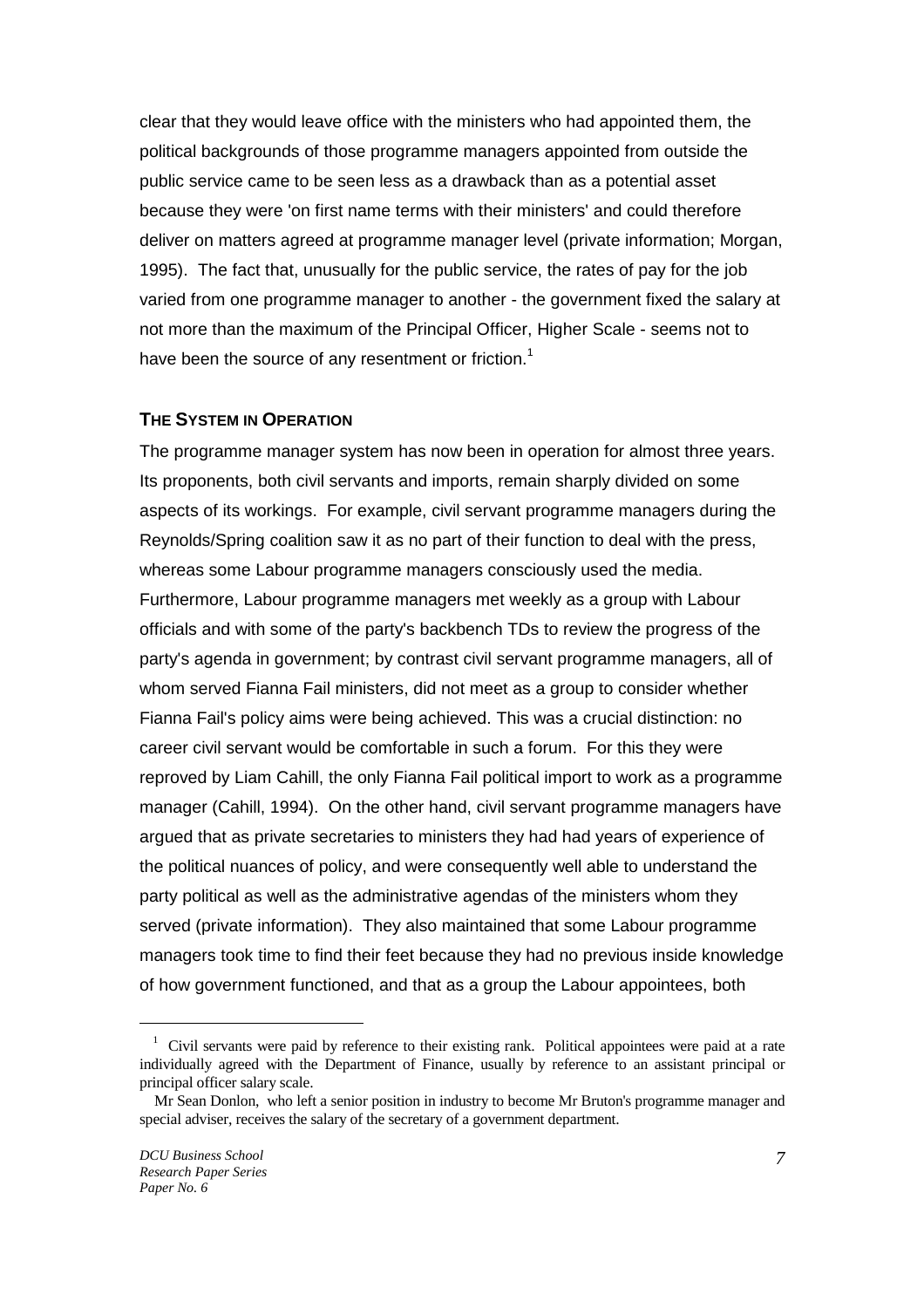programme managers and special advisers, basked in the reflected glory of two of their number, both of whom worked for the Tanaiste Dick Spring: his highly experienced special adviser Fergus Finlay, who was, rather confusingly, also nominally Mr Spring's programme manager in Foreign Affairs, and his programme manager in the Office of the Tanaiste, Greg Sparks. Mr Finlay was universally accepted as speaking directly for the Tanaiste, and he enjoyed particular eminence although he seldom attended the weekly meetings of programme managers unless he wanted 'to have a go' at somebody (private information from sources in two departments).

One aspect of the programme manager experiment which has not been addressed by either set of proponents is its influence if any on policy making. On the face of it the system might tend to reinforce ministerial predispositions towards quick fixes in areas of policy where a longer term perspective might bring better results. It would be farfetched to suggest that programme managers or other recent innovations such as special advisers in Irish administration have created a climate of political opportunism at the heart of government; they may, however, facilitate it.

The two sides of the argument about programme managers agree that the system has produced a number of significant benefits. These include the exchange of information and the co-ordination of action on aspects of policy; the defusing and resolution of bi-lateral issues between departments at an appropriate level; and most significantly, the orderly and timely advancement of legislative commitments. This last matter is the only one susceptive of external analysis, and it is discussed separately below (Cahill, 1994; Morgan, 1995).

#### **THE LEGISLATIVE RECORD**

Assessments of a government's 'performance', and attribution of credit or blame, is a particularly difficult and subjective exercise. However, the principal public protagonists in the programme managers debate both focus on laws passed as one key indicator of the innovation's effectiveness. Although they disagree sharply on much else, they say that the system produced 'a quantity and quality of legislation of unprecedented proportions' (Cahill, 1994) and 'an unprecedented volume of legislation ... 74 Bills were enacted in just under two years' (Morgan, 1995).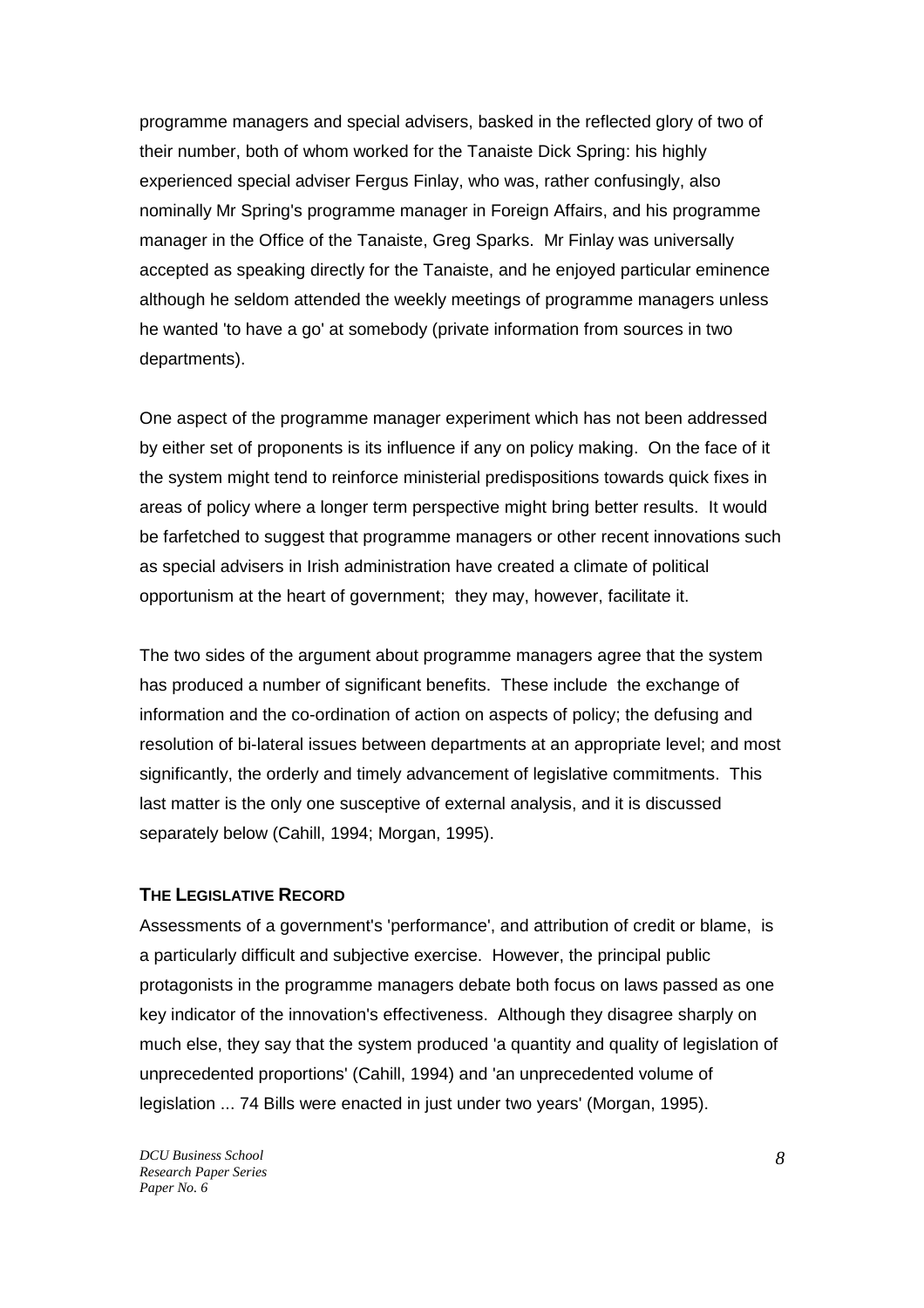Unfortunately, however, this accord is marred by the fact that both writers are under a shared illusion. Analysis of the legislative record of the Reynolds/Spring government demonstrates that there is nothing 'unprecedented' about the volume of primary legislation passed into law in 1993 and 1994.

The legislative record does show that there was a marked increase in the volume of public acts passed during 1993, the first full year of operation of the programme manager experiment. The number of public acts went up from twenty nine to forty, an increase of over forty per cent. But 1994 saw only thirty four new bills pass into law. Taken together the figures for the two years provide little evidence that programme managers made a great difference to the flow of legislation. In historical terms, even the 1993 figure of forty laws is unexceptional - the second FitzGerald coalition got more acts through in its first year in office, while Fianna Fail did even better during Charles Haughey's first full year as Taoiseach. No government of any persuasion in recent times comes close to matching the legislative performance of Cumann na na nGaedhael in 1923, 1924 and 1931, Fianna Fail in 1933, 1936 and 1947, or that of the second Costello interparty government in 1956 (Table One). It may be argued that primary legislation passed in any one year is far too crude and undiscriminating a measure to use - it is obviously not possible to measure the quality and complexity of laws put through the Oireachtas since the advent of programme managers - but a simple numerical count is better than nothing, and it is the main indicator which both sides of the argument have chosen to highlight to demonstrate the effectiveness of the new system.

In the absence of any hard data, it is impossible to judge the validity of a related claim put forward by both factions. This is that the advent of the programme manager system wrought a transformation in relations between those departments framing legislation and the Office of the Attorney General, the department responsible for putting draft bills in their appropriate legal form. Long before Father Brendan Smyth was ever heard of in Merrion Street, it was notorious for delay (Dooney, 1995; Scally, 1995; private information). In May 1923 the Attorney General Hugh Kennedy complained that an attack on his office by Kevin O'Higgins, the dynamic and acerbic Minister for Home Affairs, 'takes my breath away'. A year later WT Cosgrave, writing in terms to be ruefully echoed by Albert Reynolds sixty years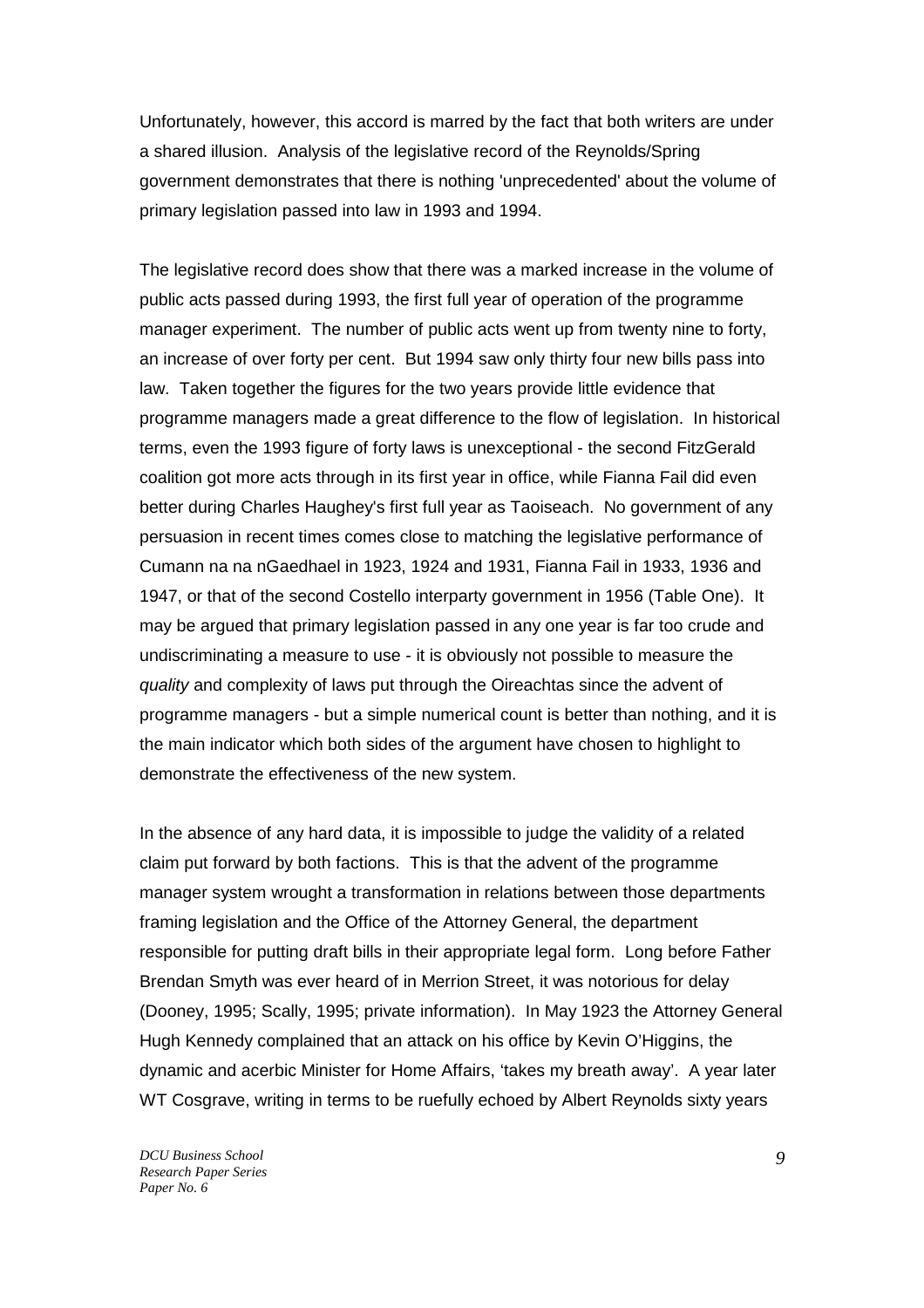later, told Kennedy that 'I cannot but think that there is something seriously wrong in the administration of a Department' where important matters 'are allowed to remain undealt with for so long'.<sup>2</sup> One of the by-products of the weekly Wednesday morning meetings of programme managers instituted under the Reynolds/Spring coalition was a Thursday morning meeting of a Legislation Committee at which the Attorney General reported on the progress of bills in process of drafting. These meetings frequently brought to light instances when the sponsoring departments were at fault, and disposed of the time honoured departmental excuse that draft bills had disappeared into the black hole of the Attorney General's Office. The net effect, apparently, was greatly to clarify and to accelerate the drafting process (Cahill, 1994; Morgan, 1995; private information).

#### **IMPLICATIONS FOR THE FUTURE**

The use of political appointees for the programme manager function parallels recent initiatives within Irish political parties towards developing and formalising policy formulation functions at headquarters level. There are obvious precedents: Dr Martin Mansergh, the eminence grise of Mr Reynolds' Northern Ireland policy, has in the last decade served both as a salaried adviser in Fianna Fail headquarters when the party was in opposition, and as special adviser on Northern Ireland to successive Fianna Fail Taoisigh, while Ivan Doherty, previously the general secretary of Fine Gael, is now ensconced in the public service as programme manager to the Minister for Trade and Tourism Enda Kenny. Such revolving door appointments may become the norm once the draft legislation currently before the Dail on state funding for political parties becomes law and provides an assured level of finance for party work. If this prediction holds good No. 13 Upper Mount Street and the other party headquarters, 'traditionally little more than electoral campaigning clubs' mainly populated by expert constituency strategists and fund raisers, may increasingly be staffed by people who will deal continually with policy development even when their party is out of office, and who will move into the administration whenever their party is in government. If so, the programme manager experiment may be a further step in the transformation of Irish parties into political organisations with the capacity for

 $\overline{a}$ 

 $2^{2}$  Kennedy to O'Higgins, 31 May 1923; Cosgrave to Kennedy, 30 Apr. 1924, University College Dublin Archives, Kennedy papers, P4/760 and P4/493.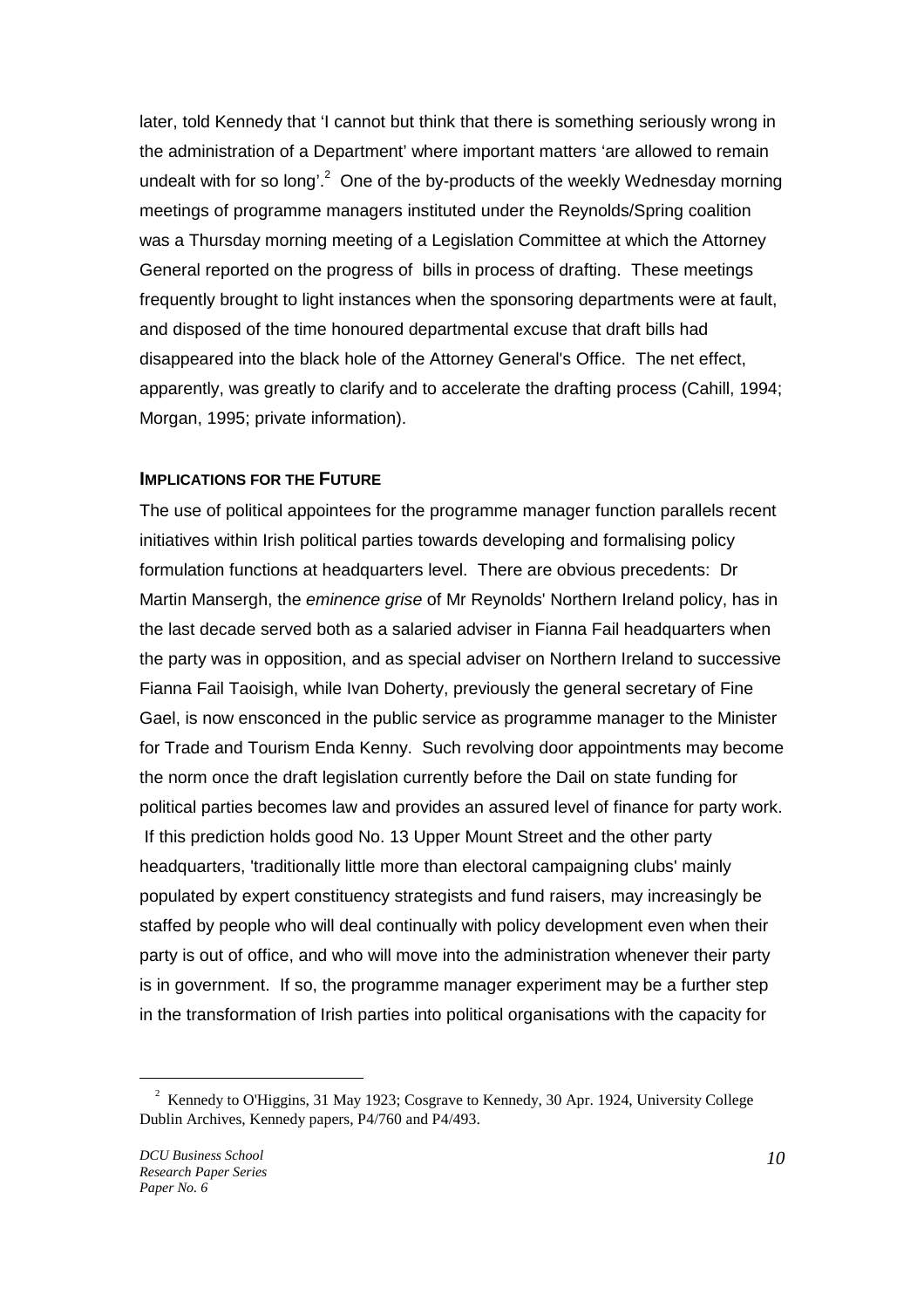the sustained development and public projection of coherent and distinctive policies on every aspect of national affairs (anon., 1996).

### **CONCLUSION**

Programme managers appear set to become a standard feature of Irish administrative life, at least under coalition governments. Furthermore, it is possible that they will be retained under single party governments as well, should any be elected in the near future. The desirability of a co-ordinating mechanism at an administrative level between departments, at least in relation to legislation, had been identified by civil servants even before it became a political imperative. Once Labour decided to strike a deal with Albert Reynolds, it became the conventional wisdom amongst politicians as well. The Labour view that the programme manager position should be held by party appointees rather than by career civil servants has now won over Fine Gael, their major coalition partner. When in opposition Mr Bruton made much of the influx of political appointees into the Reynolds/Spring coalition on grounds both of unnecessary cost and of the unhealthy politicisation of administration; he has, arguably, now politicised administration further by appointing the same person to fill the two roles of special adviser and programme manager within his own department. A few independent minded politicians such as Charlie McCreevey may continue to argue that civil servants make exemplary (and perhaps cheaper) programme managers. The likelihood nevertheless is that all parties will endorse the useful proposition that such functions can only be discharged by political appointees, once they identify suitable candidates for the positions, if only because this will enable the employment of party staff on the public payroll, thereby easing the burden on party funds. The result may be the development of increasingly professional party bureaucracies, largely funded from the public purse, absorbed not simply in problems of party organisation and vote maximisation but in policy development, and ready to play a key role in the machinery of government whenever their parties are in power.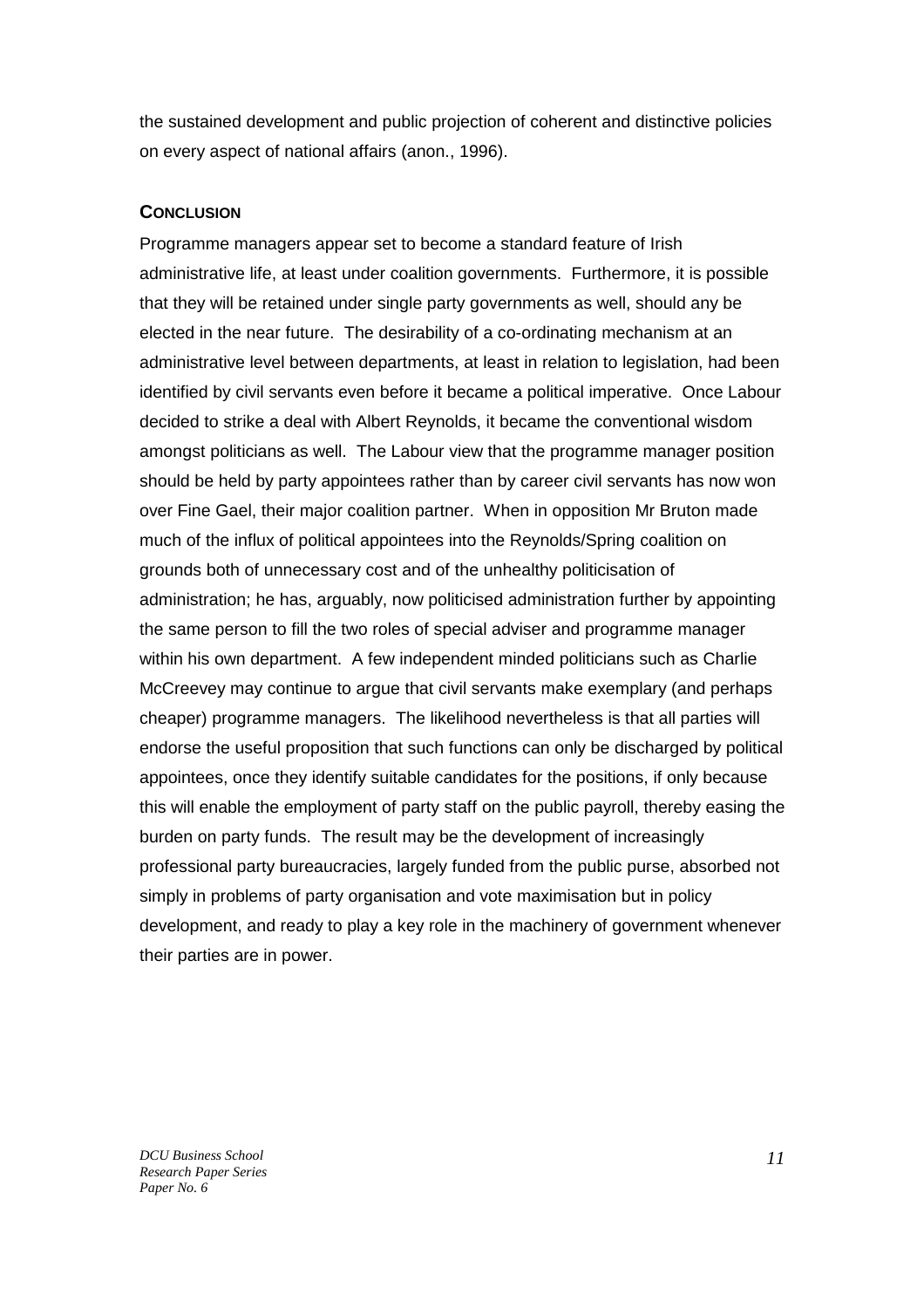# **REFERENCES**

| Anon. (1996)           | Comment of an experienced politician on an earlier<br>draft of this paper                                                                             |
|------------------------|-------------------------------------------------------------------------------------------------------------------------------------------------------|
| Cahill, Liam (1994)    | The Sunday Tribune, 18 December                                                                                                                       |
| Carroll, Joe (1995)    | The Irish Times, 23 December                                                                                                                          |
| Dooney, Sean (1995)    | Observations during the session on programme<br>managers at the Political Studies Association of Ireland<br>annual conference, Drogheda, 14 Oct. 1995 |
| Duignan, Sean (1995)   | One spin on the merry-go-round (Blackwater Press,<br>Dublin)                                                                                          |
| Dunne, John (1989)     | 'The politics of institutional reform in Ireland: lessons of<br>the 1982-87 government', Irish Political Studies 4, pp.<br>$1 - 20$                   |
| Kelly, Desmond (1993)  | 'Public administration in a mature democracy',<br>Administration 41, 1, pp. 72-9                                                                      |
|                        | McCreevey, Charlie (1995a) The Sunday Tribune, 22 Jan. 1995                                                                                           |
|                        | McCreevey, Charlie (1995b) Dail debates 449, cols. 2277-8, 1 Mar. 1995                                                                                |
| Mitchell, Paul (1993)  | 'The 1992 general election in the Republic of Ireland',<br>Irish Political Studies 8, pp. 111-17                                                      |
| Morgan, Donogh (1995)  | 'The programme managers', AHCS Newsletter (March),<br>issue 75.                                                                                       |
| O'Halpin, Eunan (1991) | 'The civil service and the political system',<br>Administration 38, no. 4, pp. 283-302                                                                |